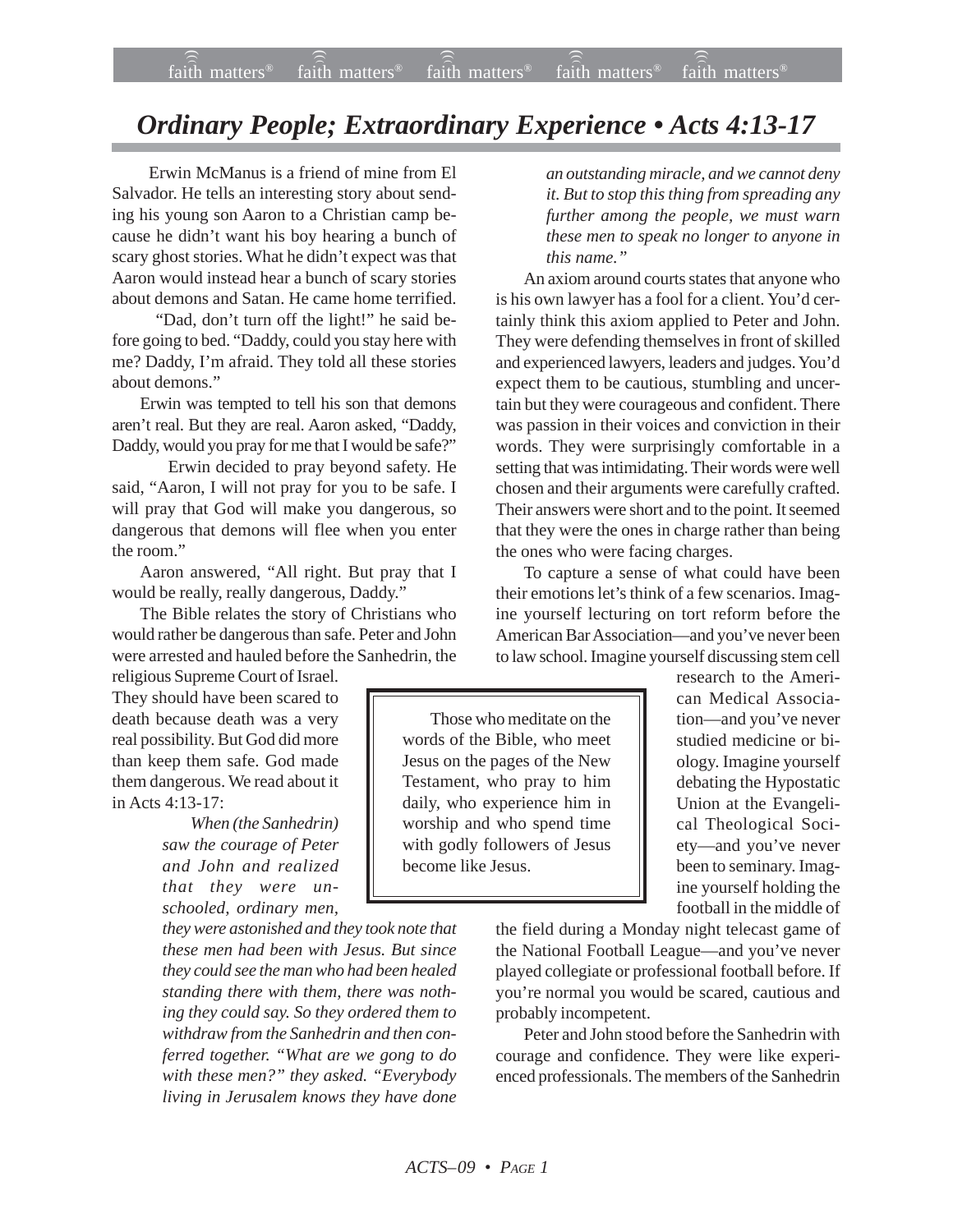realized "*they were unschooled, ordinary men*" and were "*astonished*" by both their content and demeanor.

*Unschooled* meant that they hadn't gone to rabbinical school like just about everyone else in the room. The members of the Sanhedrin had spent decades studying minute details of the Old Testament law and customs. They were part of a tutorial system where rabbis dialogued for hours every day with students until their knowledge was extensive and their debating skills were highly honed.

*Ordinary* meant "amateur" or "laymen". They were like amateur tennis players in a meeting of Wimbledon champions or Little League coaches visiting the Baseball Hall of Fame. It wasn't that Peter and John were illiterate or stupid but they were not full-time scholars. It was like the difference between someone who has a weekend hobby and someone who is a professional with credentials and is full-time in the field.

How could this be explained? Why were Peter and John so good at what they were doing? The answer is in Acts 4:13: *"When they saw the courage of Peter and John and realized that they were unschooled, ordinary men, they were astonished and they took note that these men had been with Jesus."* Peter and John had spent 3½ years with Jesus. That explained everything!

These same Jewish leaders had earlier wondered why Jesus was so smart in John 7:15: *". . . Jesus (went) up to the temple courts and (began) to teach. The Jews were amazed and asked, "How did this man get such learning without having studied?"*

Many encounters with Jesus had taught them that he knew the Hebrew Scriptures better than they did. Jesus combined knowledge with quick wit, able debating skills and a supernatural presence unlike anything they had ever seen. They never could explain how Jesus knew so much without formal rabbinical training but there was no doubt about his knowledge. It was obvious that Peter and John had studied under Jesus. They sounded like Jesus. They quoted the Bible like Jesus. They had a spiritual confidence like Jesus. The 3½ years with Jesus had shaped and formed them. It was obvious that they had been with Jesus.

In Minnesota we have short winter days and many of our faces grow pale from lack of sunlight. When we see someone in mid-February with a golden tan and a radiant glow we can't help but notice. We say, "You've been south"; or, "You've been in the sun." It shows. That's the way it was with Peter and John. They had been with Jesus and even a casual observer could tell the difference Jesus had made.

We are all shaped by those with whom we spend much time. I can sometimes spend an hour with someone and tell you what books they read, which radio stations they listen to, how much time they spend on the Internet, where they go to church and who are the kinds of people they hang out with. I can also tell those who have been with Jesus. Those who meditate on the words of the Bible, who meet Jesus on the pages of the New Testament, who pray to him daily, who experience him in worship and who spend time with godly followers of Jesus become like Jesus. They respond like Jesus. They love like Jesus. They think like Jesus. They sound like Jesus.

One of the greatest compliments any friend or critic can give us is that we may not have formal theological training or be professional ministers but it's obvious that we have been with Jesus! May you be like Peter and John. May your time with Jesus so transform you that people are astonished and take note that you have been with Jesus.

 The religious leaders found themselves up against an uncomfortable dilemma. Acts 4:14 tells us, *". . . since they could see the man who had been healed standing there with them, there was nothing they could say."*

Exhibit A was the man who had been healed on the command of Peter. This man who was born disabled and had never walked in more than 40 years was standing in front of the court. He was a wellknown beggar in Jerusalem. There was no doubt that he was a congenital paraplegic and it was obvious that he could now walk and stand. There was no denying that a miracle had been performed.

However, most of the Sanhedrin had taken a formal position against Jesus and supported his crucifixion. They weren't about to acknowledge that the power of Jesus was still operative and had healed this man; yet they had no other explanation. Standing before them was a man with a transformed life and the transformation was fully credited to the name of Jesus of Nazareth.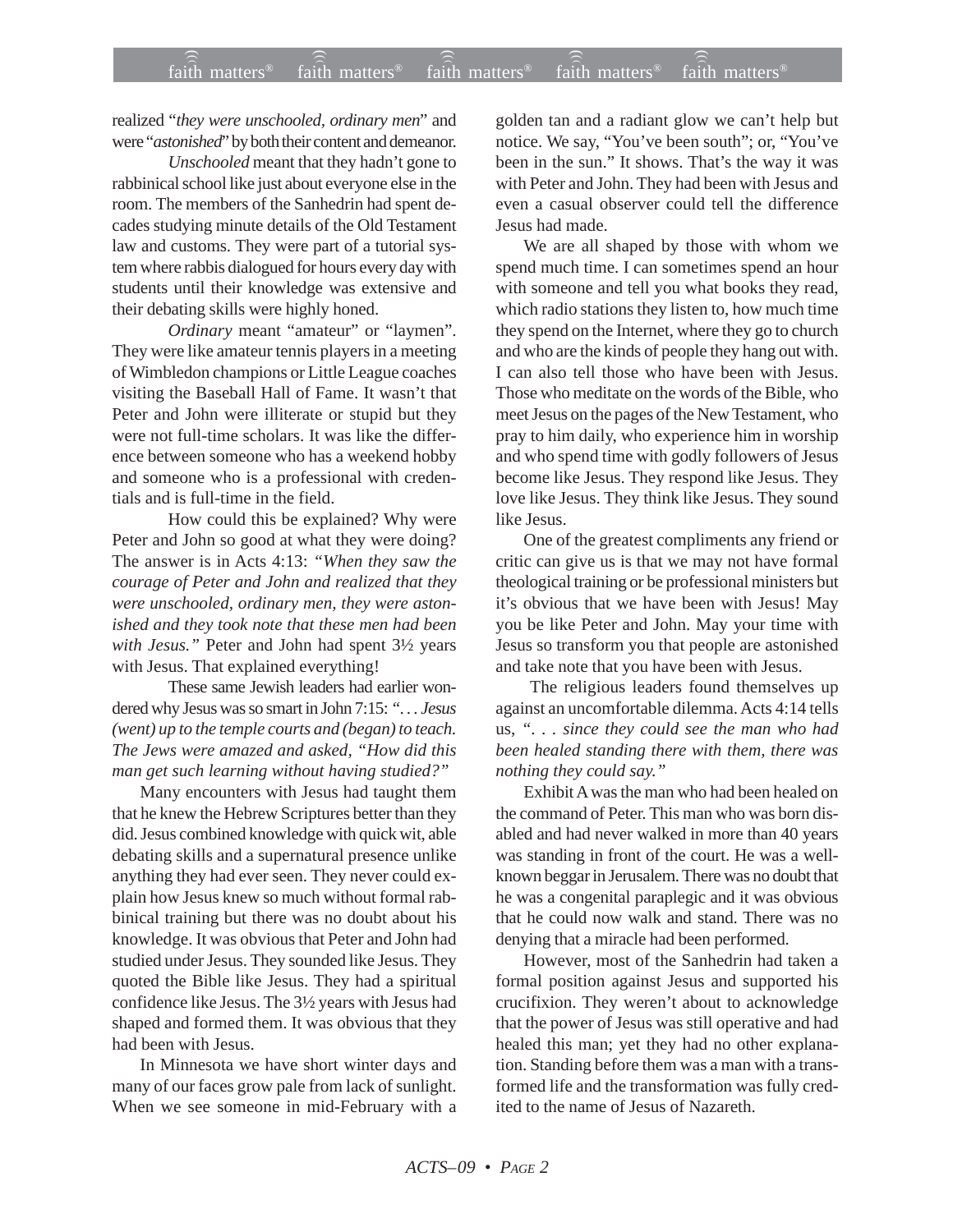## faith matters® faith matters® faith matters® faith matters® faith matters® ))) ))) ))) faith matters<sup>®</sup> faith matters<sup>®</sup>

What do you do when you've gotten yourself into a corner and you can't think of a way out? The men of the Jewish Sanhedrin faced a dilemma common to leaders who take strong positions. Even when faced with contrary evidence we tend to hold onto our prior opinions. It is commonplace to get louder and more emotional when our positions are threatened. After all, it is very difficult to admit when we are wrong.

The members of the Sanhedrin were speechless. So, they called for a time out in Acts 4:15-16:

> *So they ordered (Peter and John) to withdraw from the Sanhedrin and then conferred together. "What are we gong to do with these men?" they asked. "Everybody living in Jerusalem knows they have done an outstanding miracle, and we cannot deny it."*

It's fascinating to listen to what was said behind closed doors. They ignored the central message of Peter and John that Jesus was raised from the dead. Resurrection was the central issue even more than the miracle of healing. The evidence that Jesus was alive and still powerful was becoming undeniable, but they just ignored it. Instead of responding to the truth and the evidence they looked at the public opinion polls and said,

*"Everybody living in Jerusalem knows they have done an outstanding miracle."* They couldn't deny what happened but they also refused to acknowledge it. They were stubbornly blinded by the positions they had taken.

An interesting question has arisen over the words of Acts 4:15-16. If this was a secret session, how did Luke know what was said? He obviously wasn't there; so how could he know?

Somebody who was there must have told him. We don't know for sure but have a pretty good guess. Luke was close friends with the apostle Paul. They traveled together across the empire. Paul was educated in a rabbinical school under the famous Jewish rabbi Gamaliel, a member of the Sanhedrin. So, it is more than possible that Gamaliel told Paul what happened in the closed session and that Paul told Luke who wrote it down.

However, there may be a more interesting explanation. Back in those days Paul's name was Saul. He was one of the most anti-Christian men who ever lived. He was a Christian–hunter, Christian-persecutor and Christian-killer. In Acts 26:10 he says that he cast his vote for the execution of Christians. The only likely setting where such a vote would take place is the Sanhedrin. That seems to indicate that Saul was once a member of the Sanhedrin and could have been there in that executive session trying to figure out what to do with Peter and John.

If Paul was there then he was one member of that Sanhedrin who converted from being the judge and enemy of Peter and John to become a Christian and fellow apostle. It was a truly amazing conversion. Never give up on the most unlikely anti-Christians becoming followers of Jesus.

Recently I met a man in Portland, Oregon, who had just come back from a trip to Africa and the Middle East with a United States diplomatic mission. He told about a meeting with a famous world leader whom many would call an anti-Christian terrorist with the blood of many on his hands. After the formal meeting this man requested a private session with a United States senator. They

*Never give up on the most unlikely anti-Christians becoming followers of Jesus.*

spent an hour alone together in this Muslim leader's home. The entire hour was spent talking about Jesus Christ and concluded with the senator praying for him in Jesus' name. Never

give up on the most unlikely anti-Christians becoming followers of Jesus.

That day the Sanhedrin concluded their secret session with an unenforceable threat: *". . . to stop this thing from spreading any further among the people, we must warn these men to speak no longer to anyone in this name."* (Acts 4:17)

They could not disprove the resurrection of Jesus. They saw for themselves the man who had been miraculously healed. They admitted that they were astonished by the knowledge and eloquence of Peter and John. They knew that most of the people in Jerusalem believed in the miracle